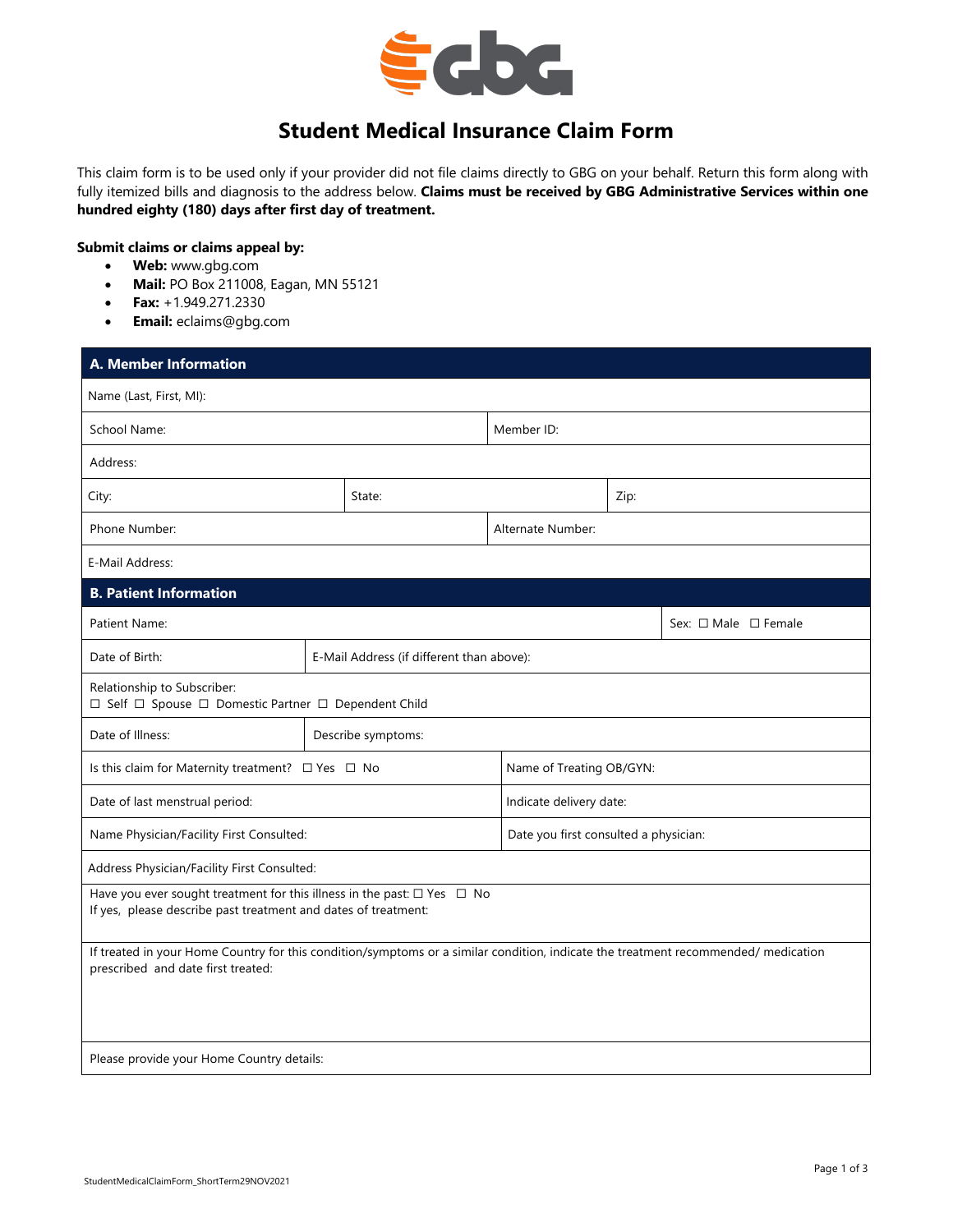

| If Condition is related to an Injury - Please complete the Section Below                                                                                                                                                                                                                                                                                                                                                                                                                                      |  |                                                                                          |  |  |  |
|---------------------------------------------------------------------------------------------------------------------------------------------------------------------------------------------------------------------------------------------------------------------------------------------------------------------------------------------------------------------------------------------------------------------------------------------------------------------------------------------------------------|--|------------------------------------------------------------------------------------------|--|--|--|
| Date of Injury:                                                                                                                                                                                                                                                                                                                                                                                                                                                                                               |  | Describe where and how injury occurred:                                                  |  |  |  |
| Is the Injury related to:<br>$\Box$ Auto Accident (attach copy of Police report)<br>$\square$ Work related injury<br>□ School sponsored trip/ Activity During practice or Play of an Intercollegiate Sport (attach copy of school injury report)<br>□ Sport/ Activity outside of School                                                                                                                                                                                                                       |  |                                                                                          |  |  |  |
| If a motor vehicle injury, list names of all drivers and Companies Insuring all drivers and or vehicle's:                                                                                                                                                                                                                                                                                                                                                                                                     |  |                                                                                          |  |  |  |
|                                                                                                                                                                                                                                                                                                                                                                                                                                                                                                               |  |                                                                                          |  |  |  |
|                                                                                                                                                                                                                                                                                                                                                                                                                                                                                                               |  | Have you ever sought treatment for this injury in the past? $\Box$ Yes $\Box$ No         |  |  |  |
| <b>C. Other Insurance Information</b>                                                                                                                                                                                                                                                                                                                                                                                                                                                                         |  |                                                                                          |  |  |  |
| Does the patient have other Insurance:<br>□ Yes □ No                                                                                                                                                                                                                                                                                                                                                                                                                                                          |  | Other Insurance Company's Name and address:                                              |  |  |  |
|                                                                                                                                                                                                                                                                                                                                                                                                                                                                                                               |  | Policy Holders Name for other coverage:                                                  |  |  |  |
| Is this a Group health Insurance Plan?<br>$\Box$ Yes $\Box$ No                                                                                                                                                                                                                                                                                                                                                                                                                                                |  | Other Insurance carrier's Policy Number and effective date:                              |  |  |  |
|                                                                                                                                                                                                                                                                                                                                                                                                                                                                                                               |  | Please complete the information below if the patient is covered by Medicare              |  |  |  |
| Medicare ID Number:                                                                                                                                                                                                                                                                                                                                                                                                                                                                                           |  | Is the patient eligible for: $\Box$ Part A $\Box$ Part B $\Box$ Part A & B $\Box$ Part D |  |  |  |
| <b>D. Payment Information</b>                                                                                                                                                                                                                                                                                                                                                                                                                                                                                 |  |                                                                                          |  |  |  |
| Member will only be reimbursed if acceptable proof of payment is submitted with claim.<br>For member:<br>Acceptable proof of payment includes receipts from the Provider(s) and itemized billings noted for hospital or physicians.<br>For Hospital Charges:<br>All hospital submissions must be itemized on a UB-92 form with proof of payment (box 54) completed.<br>For Physician Charges:<br>All physician submissions must be itemized on a HFCA/CMS-1500 form with proof of payment (box 29) completed. |  |                                                                                          |  |  |  |
| Please make payment to: □ Member □ Provider (assignment of benefits must be completed on the itemized bill in box 12 and 13 of the<br>HFCA/CMS-1500 or a "Y" in box 53 on the UB-92)                                                                                                                                                                                                                                                                                                                          |  |                                                                                          |  |  |  |
| Send Check and Explanation of Benefits to:                                                                                                                                                                                                                                                                                                                                                                                                                                                                    |  |                                                                                          |  |  |  |
| $\Box$ Member address on Section A                                                                                                                                                                                                                                                                                                                                                                                                                                                                            |  |                                                                                          |  |  |  |
| □ Other Mailing Address:                                                                                                                                                                                                                                                                                                                                                                                                                                                                                      |  |                                                                                          |  |  |  |
| □ Send by Electronic Transfer (US Bank Accounts only):                                                                                                                                                                                                                                                                                                                                                                                                                                                        |  |                                                                                          |  |  |  |
| Name on Account (must be subscribersbank account):                                                                                                                                                                                                                                                                                                                                                                                                                                                            |  |                                                                                          |  |  |  |
| Name and Address of Bank:                                                                                                                                                                                                                                                                                                                                                                                                                                                                                     |  |                                                                                          |  |  |  |
| <b>Bank Routing Number:</b>                                                                                                                                                                                                                                                                                                                                                                                                                                                                                   |  |                                                                                          |  |  |  |
| Account#:                                                                                                                                                                                                                                                                                                                                                                                                                                                                                                     |  |                                                                                          |  |  |  |